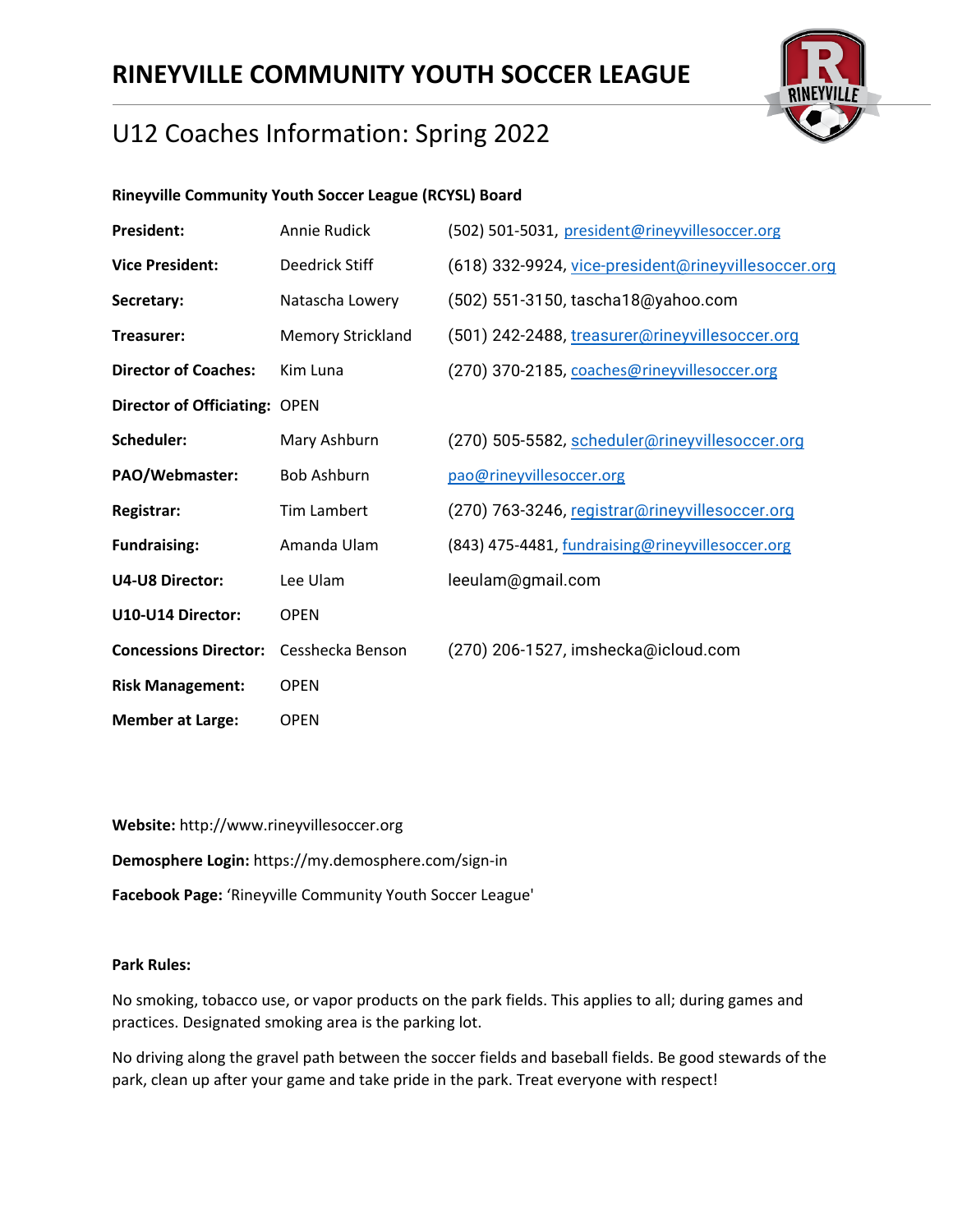

Coach Responsibilities:

Complete the KYSA background check and SafeSport training before the first practice. Ensure the assistant coach and any parent volunteer(s) also complete prior to interacting with the team.

Review the park rules with parents.

Inform your parents of the following suggestions and requirements:

- Shin guards (required)
- Remove all jewelry (required-includes new piercings)
- Cleats (optional, strongly encouraged)
- Soccer ball (optional encouraged) U10-12 Size 4 ball

Explain Code of Conduct to team and parents.

No yelling, berating, cursing at kids, refs, coaches, or fellow parents and spectators. If they have a problem, ask them to take it offline and it can be discussed with the coach or board members in private after the game or practice.

Parents and spectators must sit on the opposite side of the field from the team, NOT behind the goals. Each team is allowed to have a head coach and one assistant coach. If required a parent volunteer can be utilized in the absence of an assistant coach to help keep kids on the bench under control. Anyone directly interacting with players is required to complete the US Soccer required SafeSport training.

Teach kids soccer rules, team play and sportsmanship.

The fields are shared among all teams. There are limited number of fields and goals; teams must stick to the agreed upon practice times. Coaches are responsible for supplying their own practice outlines. Practice resources are available online at www.kysoccer.net

Game jerseys (home and away) will be given to all players which they are allowed to keep. Black shorts (without pockets encouraged), black socks, cleats, shin guards, and balls must be bought by the parent. There are some cleats and shinguards available from the donated items. Contact Annie Rudick for access to the donated equipment tote.

At the end of the season, medals will be provided by RCYSL. Distributing them to your team is your responsibility to plan.

Be kind to the referees, many of them are kids themselves and still learning. Always remember you are here to help kids learn the basic skills of soccer.

Don't be afraid to ask questions or ask for help.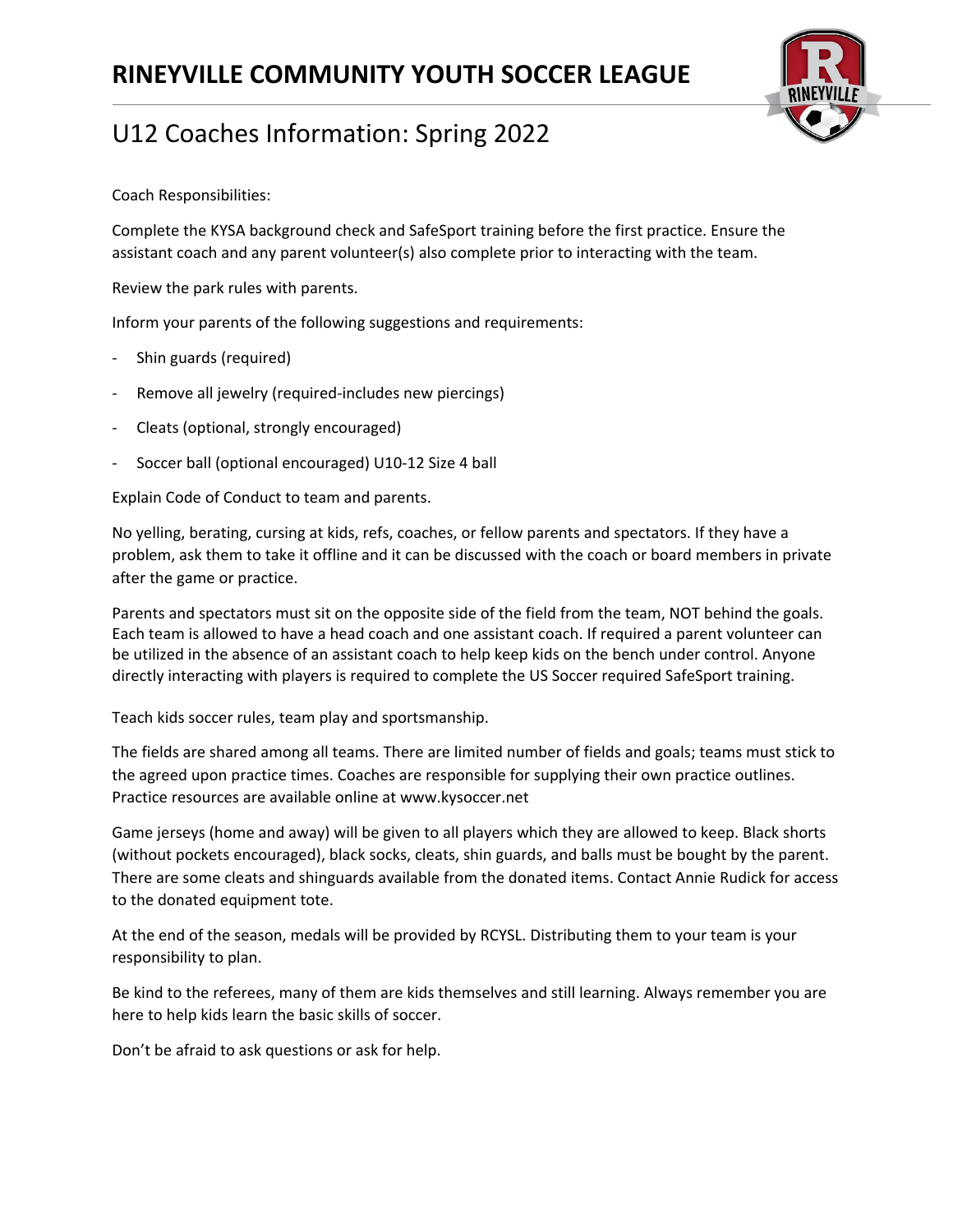

Games:

U12 is 9 V 9 with goalie, size 4 ball

Scheduling:

Schedules will be posted on the Demosphere app and emailed to the coaches.

Any issues with the schedule should be addressed with Mary Ashburn, Scheduler.

Coaches do not have the ability to cancel a game for weather, this is the responsibility of the head ref or risk management director. If no ref is present for your game, it will be decided between the two head coaches. Rule to go by is – if you see lightning or hear thunder game is delayed for 30 minutes; time restarts upon either occurrence. If the game is going to be delayed for 2x 30 minute periods, game should be cancelled. During the delay, all players must leave the field with parent/guardian to their vehicle or designated storm shelter if available.

Coaches need to notify the scheduler as soon as possible if they will not have enough players to field a team.

We will make every effort to reschedule games if they are cancelled due to weather.

Maintenance:

Each age bracket will be responsible for maintaining the lines on their respected fields. This will be set up on a rotational basis. If a Coach elects to utilize parents to line the field, the Coach is responsible for coordinating for required equipment to do so.

#### Snacks:

It is suggested that you assign different parents to bring snacks for the team after games. This can be added to your schedule in Demosphere.

### Pictures:

Will be conducted on a specific date, with a designated time for each team. Order forms will be provided prior to allow your families the opportunity to review what they want and make the process faster.

If you elect to not take part in the league picture day, you are responsible for coordinating with the photographer on date and time of pictures. If you elect to use a different photographer they must be available for the entire team and provide a reasonable service. Pictures are very important to parents!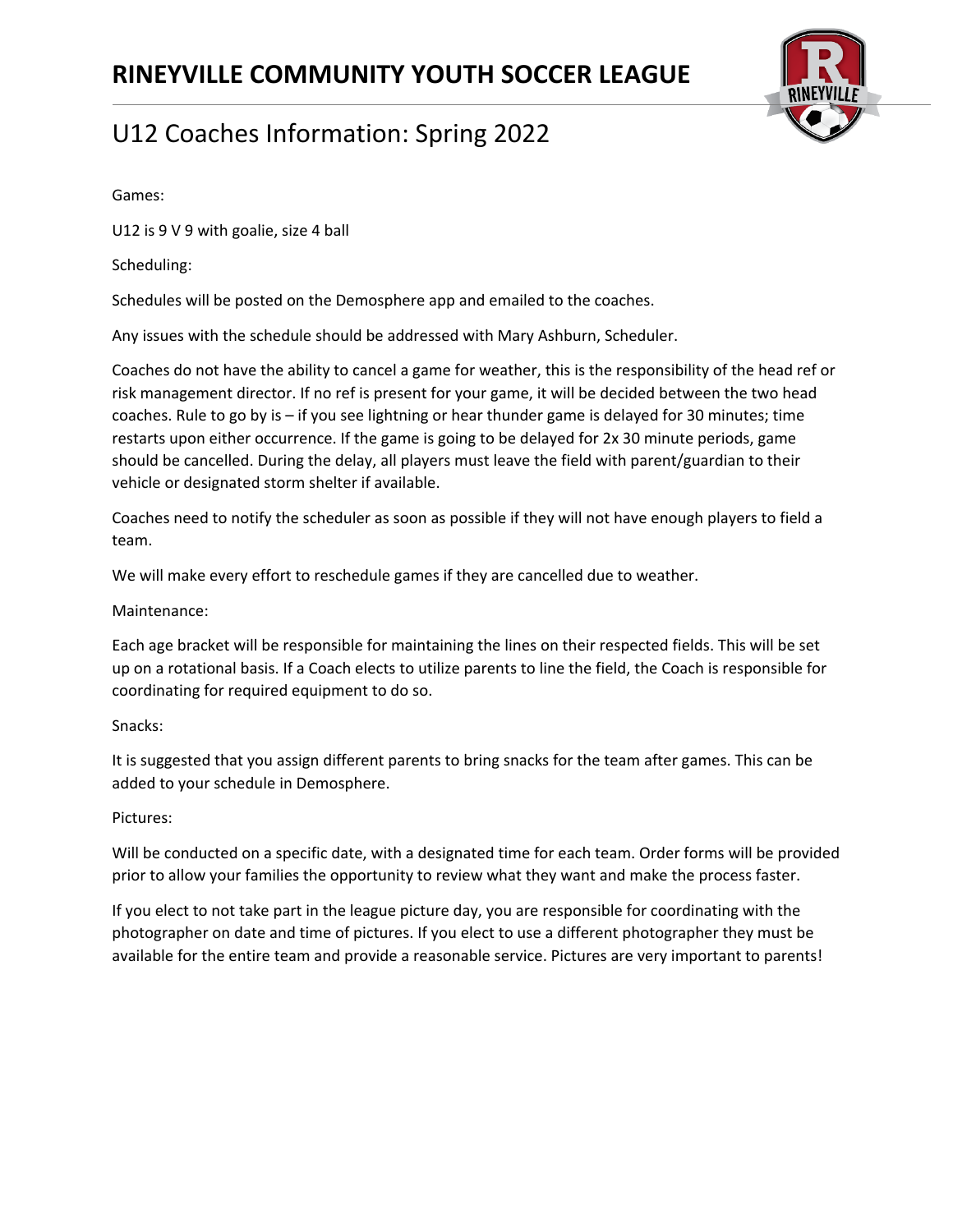

Fundraising:

The League T-shirt - Parent shirts are the biggest fundraiser for the league. These are shirts that parents can purchase and can have them custom printed with text of their choice. The color of the shirts will be similar to the color of the team jerseys. Shirts will be ordered through Gerald's via an online store this season. The profit from these shirts will go toward field maintenance, supplies and equipment. We encourage you to tell friends and family to support the league and their soccer player by purchasing a shirt.

Field Locations:

Radcliff – Dawley Park, Dawley Park Dr, Radcliff, KY, 40160

Vine Grove – Optimist Park, Douglas Acres, Vine Grove, KY 40175

Ft Knox – Caruso Sports Complex, 1050 9th Calvary Regiment Ave, Ft Knox, KY 40122

Ft Knox – Warrior Transition Unit Fitness Turf Field, 9th Cavalry Regiment Ave, Fort Knox, KY 40122

Meade Co – Meade County River Front Park, 146 Water St, Brandenburg, KY 40108

Elizabethtown - Mike Carroll Soccer Complex, 217 Peterson Dr. Elizabethtown, KY 42701

Elizabethtown - Elizabethtown Sports Park, 1401 West Park Road, Elizabethtown, KY 42701

Larue County – Abraham Lincoln Elementary, 2101 Lincoln Farm Rd, Hodgenville, KY 42748

12 and Under

Laws of the Game – Modified Law 1 – The Field of Play SMALL-SIDED FIELD Dimensions: The field of play must be rectangular. The length of the touchline must be greater than the length of the goal line.

Length: 225 feet Width: 150 feet

Field Markings: Distinctive lines not more than (5) inches wide. The field of play is divided into two halves by a halfway line. The center mark is indicated at the midpoint of the halfway line. A circle with a radius of eight (8) yards is marked around it.

The Goal Area: 5 yards out from the goal line x 16 yards wide.

The Penalty Area: 14 yards out from the goal line x 36 yards wide. Within each penalty area a penalty mark is made ten (10) yards from the midpoint between the goalposts and equidistant to them. An arc of a circle with a radius of eight (8) yards from each penalty mark is drawn outside the penalty area.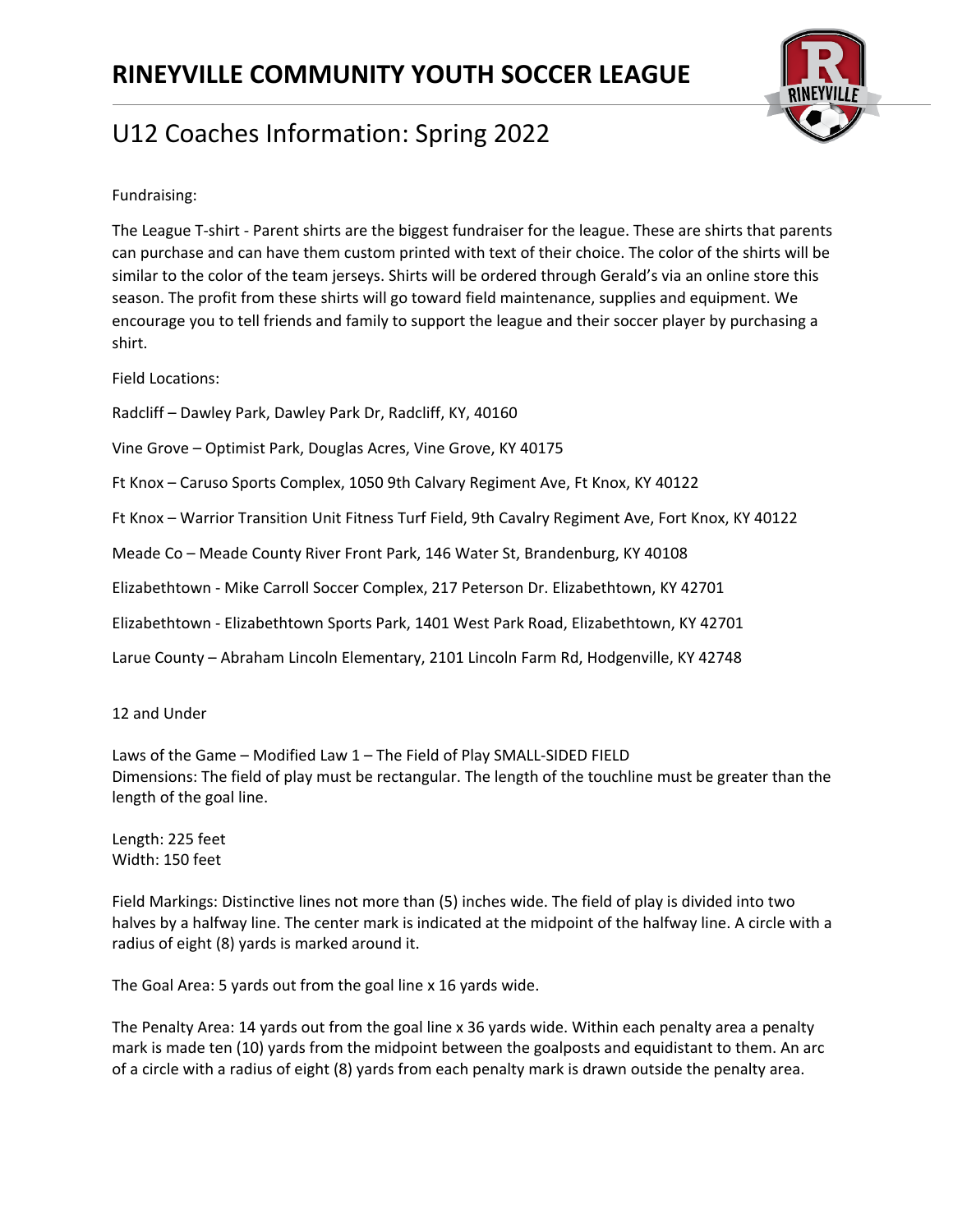## **RINEYVILLE COMMUNITY YOUTH SOCCER LEAGUE**



# U12 Coaches Information: Spring 2022

Flagposts: Conform to the FIFA Laws of the Game.

The Corner Arc: Conform to the FIFA Laws of the Game.

Goals: Goals must be placed on the center of each goal line. They consist of two upright posts equal distance from the corners and joined at the top by a horizontal crossbar. The recommended distance between the posts is eighteen (18) feet and the distance from the lower edge of the crossbar to the ground is six (6) feet. Optional: A 7' x 21' goal is allowed.

Safety: Goals must be anchored securely to the ground. Portable goals may only be used if they satisfy this requirement. (We use sandbags).

Law 2 – The Ball Size four (4). The ball will need to be FIFA Quality.

Law 3 – The Number of Players A match is played by two teams, each consisting of not more than nine (9) players, one of whom is the designated goalkeeper. A match may not start or continue if either team consists of fewer than six players.

Substitutions: At any stoppage of play and unlimited.

A player who is suspected to have a head injury leaves the field of play for additional evaluation, a substitution can be made in that moment.

Playing time: To develop players need to play, so it is recommended that each player plays a minimum of 50% of the total playing time, which is controlled by the coach. Teams and matches may be coed. The maximum team roster size is sixteen (16).

### Law 4 – The Players Equipment

Conform to FIFA Laws of the Game. Non-uniform clothing is allowed based on weather conditions; however, jersey must be worn on top of additional clothes; hoods must be tucked in for safety reasons. Uniforms must distinguish teams. Shin guards are MANDATORY for both practices and games and must be covered entirely by socks. If needed, teams can be distinguished by scrimmage vests. Goalies, will be distinguished by a different color jersey or scrimmage vest.

#### Safety

A player must not use equipment or wear anything that is dangerous to himself or another player (including any kind of jewelry; with the exception of a medical alert bracelet, hair accouterments (barrettes and such), cannot be medal or protrude from the head for safety issues).

#### Law 5 – The Referee

Registered referee with a minimum of a U. S. Soccer Grade 9 certification.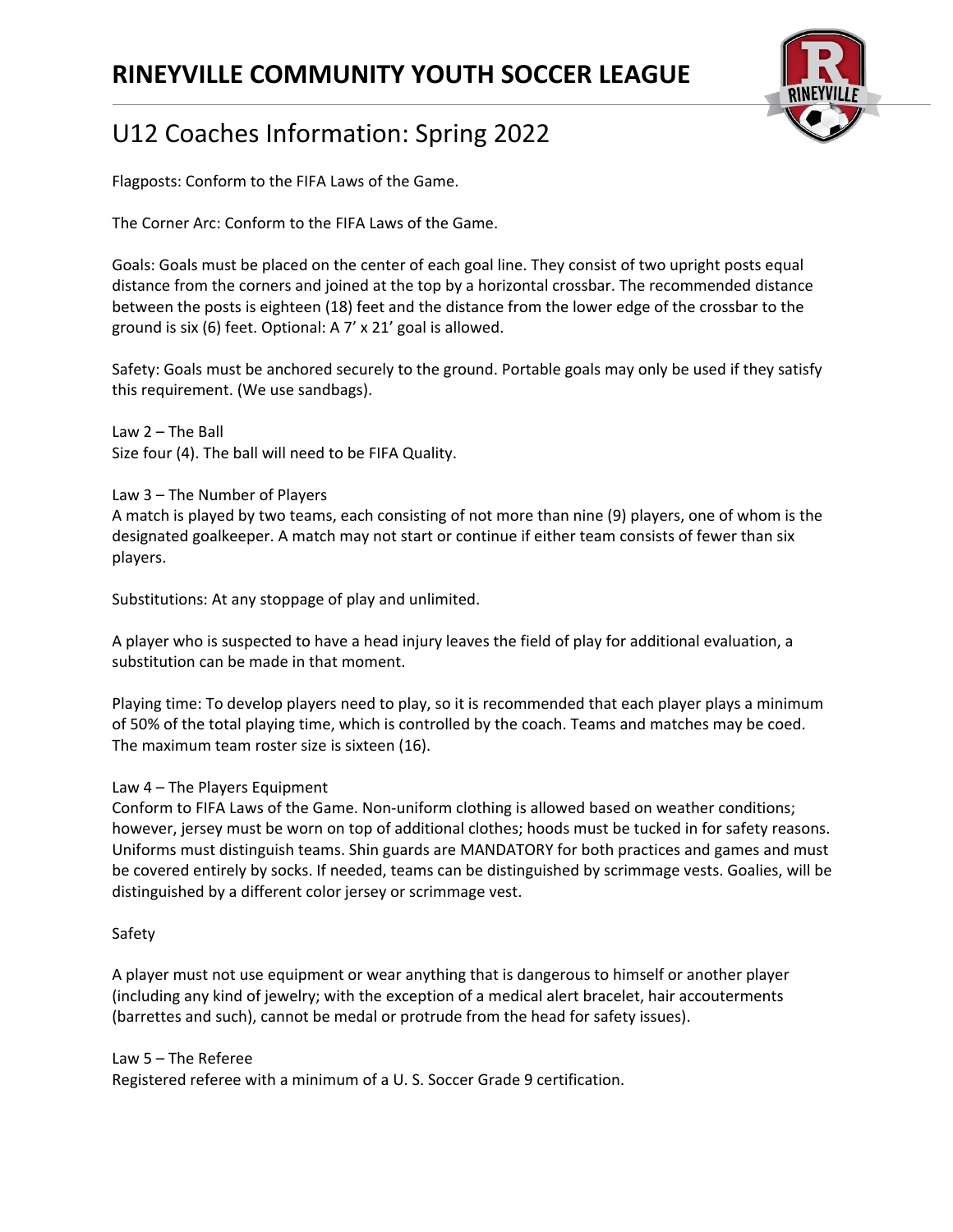

#### Law 6 – The Other Match Officials

Use registered assistant referees at the discretion of the competition authority. If such personnel are unavailable then use club linesmen/women, who are only to determine when the ball goes in and out of play.

Law 7 – The Duration of the Match

Conform to the FIFA Laws of the Game, with the exception of the match being divided into two (2) equal halves of thirty (30) minutes. There shall be a half-time interval of ten (10) minutes. No added time at the end of either half.

Law 8 – The Start and Restart of Play Conform to the FIFA Laws of the Game, with the exception that the defending team is at least eight (8) yards from the ball until it is in play.

Law 9 – The Ball In and Out of Play Conform to the FIFA Laws of the Game.

Law 10 – The Method of Scoring Conform to the FIFA Laws of the Game. It is the responsibility of the Coach to get the scores from the Head Referee and post the final score on Demosphere after each game.

Law 11 – Offside Conform to the FIFA Laws of the Game

Law 12 – Fouls and Misconduct Conform to the FIFA Laws of the Game.

Deliberate heading of the ball is not allowed in U11 games. If a player deliberately heads the ball in a game, an indirect free kick should be awarded to the opposing team from the spot of the offense. If the deliberate header occurs within the goal area, the indirect free kick should be taken on the goal area line parallel to the goal line at the nearest point to where the infringement occurred.

Heading is allowed in U12 games without limitations.

Law 13 – Free Kicks Conform to the FIFA Laws of the Game with the exception that all opponents are at least eight (8) yards from the ball until it is in play.

Law 14 – The Penalty Kick Conform to the FIFA Laws of the Game, with the exception that the penalty mark is ten (10) yards from the goal line.

Law 15 – The Throw-In Conform to the FIFA Laws of the Game.

Law 16 – The Goal Kick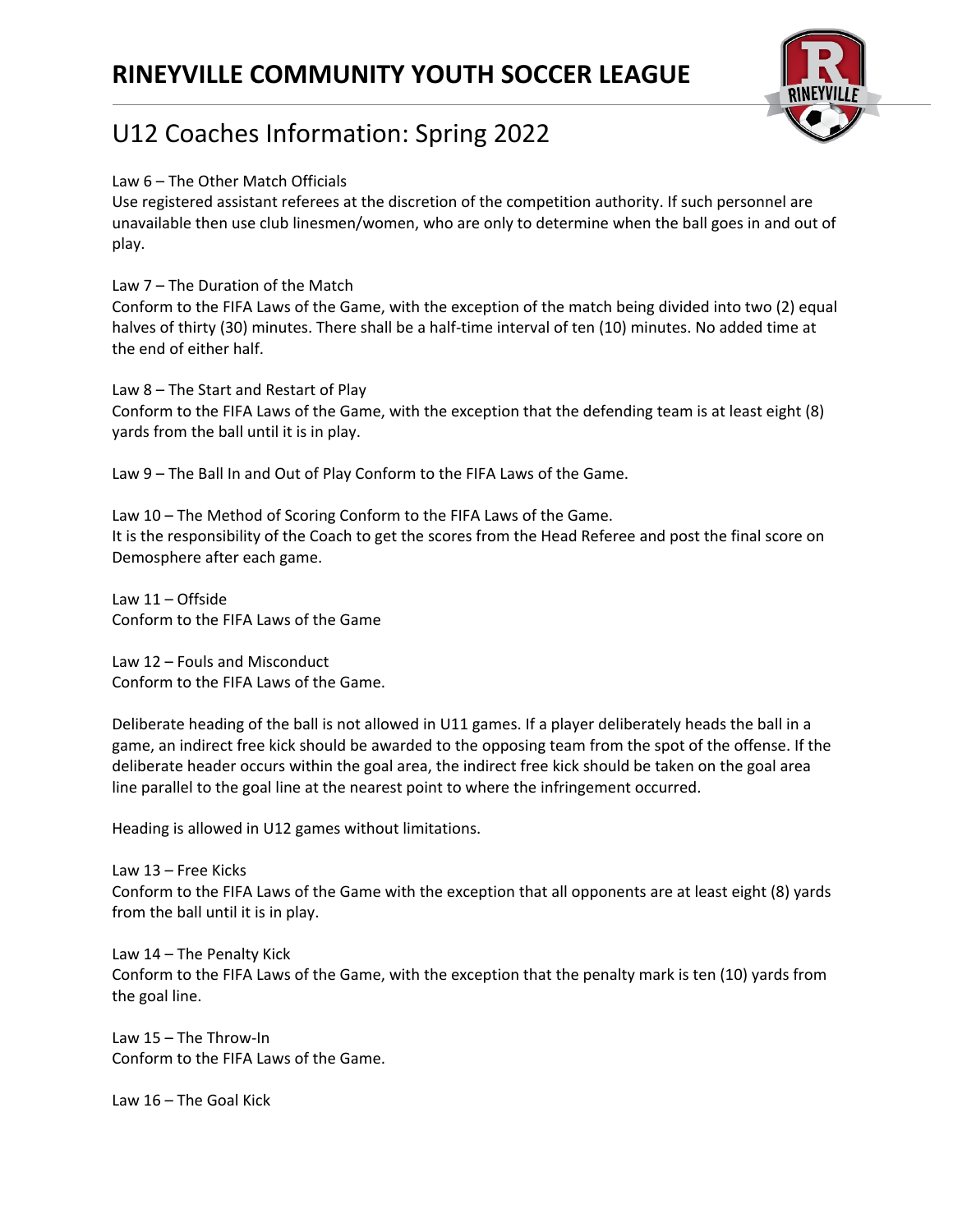## **RINEYVILLE COMMUNITY YOUTH SOCCER LEAGUE**



## U12 Coaches Information: Spring 2022

Conform to the FIFA Laws of the Game.

Law 17 – The Corner Kick Conform to the FIFA Laws of the Game with the exception that opponents remain at least eight (8) yards from the ball until it is in play.

Coaches Box – Coaches will stay on their respected half of the field.

Laws of the Game links:

https://ussoccer.app.box.com/s/xx3byxqgodqtl1h15865/file/296741999141. https://www.ussoccer.com/referees/laws-of-the-game http://www.kysoccer.net/kysoccer\_administrative/rules/